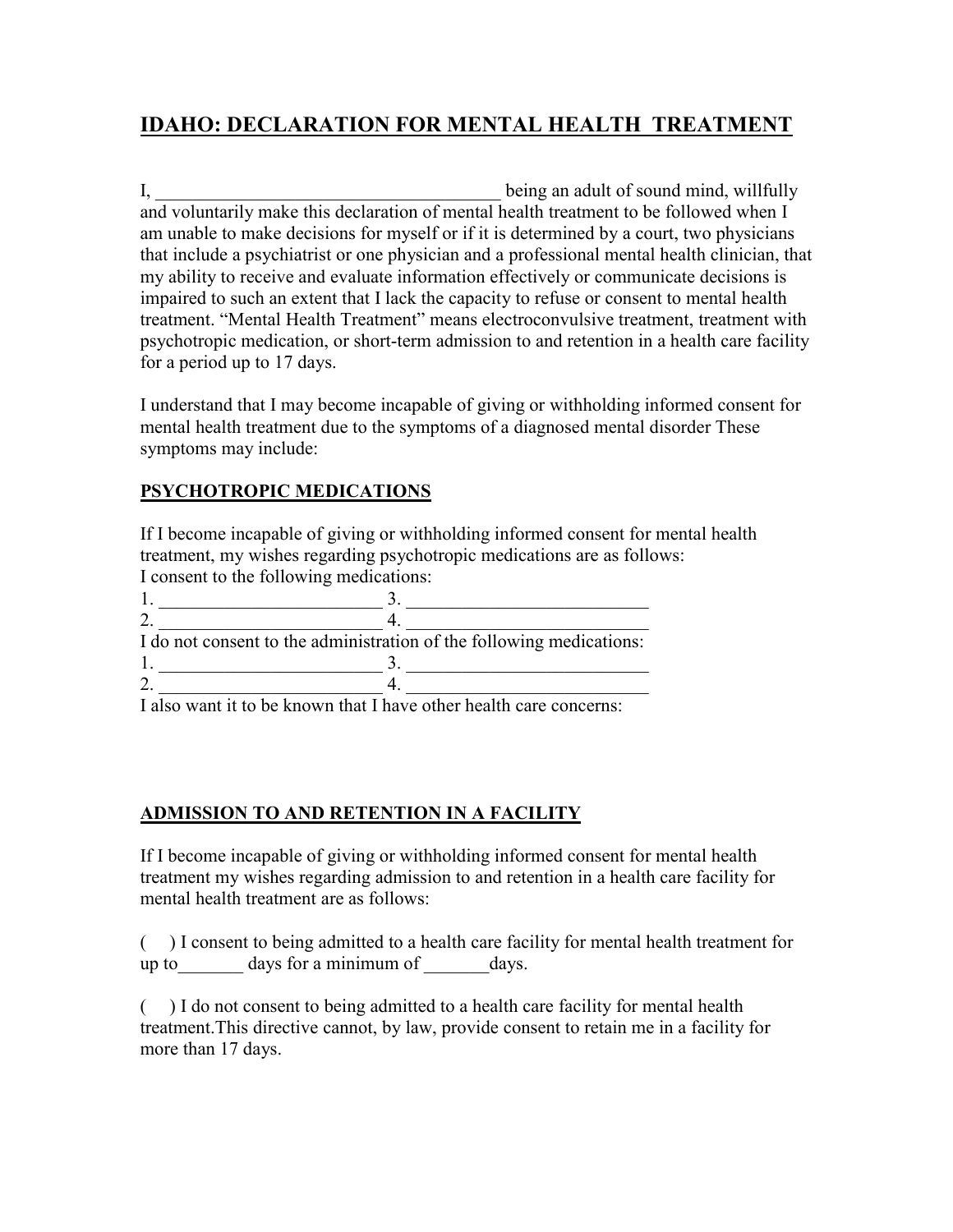## ADDITIONAL REFERENCE OR INSTRUCTIONS:

Include additional directions such as (what you want/don't want from family, friends, Agent, professionals; what personal business you need others to do for you; what you anticipate being able to do for yourself, but if you can't, then what you would like done)

 $\mathcal{L}_\text{G} = \{ \mathcal{L}_\text{G} = \{ \mathcal{L}_\text{G} = \{ \mathcal{L}_\text{G} = \{ \mathcal{L}_\text{G} = \{ \mathcal{L}_\text{G} = \{ \mathcal{L}_\text{G} = \{ \mathcal{L}_\text{G} = \{ \mathcal{L}_\text{G} = \{ \mathcal{L}_\text{G} = \{ \mathcal{L}_\text{G} = \{ \mathcal{L}_\text{G} = \{ \mathcal{L}_\text{G} = \{ \mathcal{L}_\text{G} = \{ \mathcal{L}_\text{G} = \{ \mathcal{L}_\text{G$  $\mathcal{L}_\text{G} = \{ \mathcal{L}_\text{G} = \{ \mathcal{L}_\text{G} = \{ \mathcal{L}_\text{G} = \{ \mathcal{L}_\text{G} = \{ \mathcal{L}_\text{G} = \{ \mathcal{L}_\text{G} = \{ \mathcal{L}_\text{G} = \{ \mathcal{L}_\text{G} = \{ \mathcal{L}_\text{G} = \{ \mathcal{L}_\text{G} = \{ \mathcal{L}_\text{G} = \{ \mathcal{L}_\text{G} = \{ \mathcal{L}_\text{G} = \{ \mathcal{L}_\text{G} = \{ \mathcal{L}_\text{G$  $\mathcal{L}_\mathcal{L}$  , and the contribution of the contribution of the contribution of the contribution of the contribution of the contribution of the contribution of the contribution of the contribution of the contribution of  $\mathcal{L}_\text{G} = \{ \mathcal{L}_\text{G} = \{ \mathcal{L}_\text{G} = \{ \mathcal{L}_\text{G} = \{ \mathcal{L}_\text{G} = \{ \mathcal{L}_\text{G} = \{ \mathcal{L}_\text{G} = \{ \mathcal{L}_\text{G} = \{ \mathcal{L}_\text{G} = \{ \mathcal{L}_\text{G} = \{ \mathcal{L}_\text{G} = \{ \mathcal{L}_\text{G} = \{ \mathcal{L}_\text{G} = \{ \mathcal{L}_\text{G} = \{ \mathcal{L}_\text{G} = \{ \mathcal{L}_\text{G$ 

 $\mathcal{L}_\text{G} = \{ \mathcal{L}_\text{G} = \{ \mathcal{L}_\text{G} = \{ \mathcal{L}_\text{G} = \{ \mathcal{L}_\text{G} = \{ \mathcal{L}_\text{G} = \{ \mathcal{L}_\text{G} = \{ \mathcal{L}_\text{G} = \{ \mathcal{L}_\text{G} = \{ \mathcal{L}_\text{G} = \{ \mathcal{L}_\text{G} = \{ \mathcal{L}_\text{G} = \{ \mathcal{L}_\text{G} = \{ \mathcal{L}_\text{G} = \{ \mathcal{L}_\text{G} = \{ \mathcal{L}_\text{G$  $\mathcal{L}_\text{G} = \{ \mathcal{L}_\text{G} = \{ \mathcal{L}_\text{G} = \{ \mathcal{L}_\text{G} = \{ \mathcal{L}_\text{G} = \{ \mathcal{L}_\text{G} = \{ \mathcal{L}_\text{G} = \{ \mathcal{L}_\text{G} = \{ \mathcal{L}_\text{G} = \{ \mathcal{L}_\text{G} = \{ \mathcal{L}_\text{G} = \{ \mathcal{L}_\text{G} = \{ \mathcal{L}_\text{G} = \{ \mathcal{L}_\text{G} = \{ \mathcal{L}_\text{G} = \{ \mathcal{L}_\text{G$ 

 $\mathcal{L}_\text{G} = \{ \mathcal{L}_\text{G} = \{ \mathcal{L}_\text{G} = \{ \mathcal{L}_\text{G} = \{ \mathcal{L}_\text{G} = \{ \mathcal{L}_\text{G} = \{ \mathcal{L}_\text{G} = \{ \mathcal{L}_\text{G} = \{ \mathcal{L}_\text{G} = \{ \mathcal{L}_\text{G} = \{ \mathcal{L}_\text{G} = \{ \mathcal{L}_\text{G} = \{ \mathcal{L}_\text{G} = \{ \mathcal{L}_\text{G} = \{ \mathcal{L}_\text{G} = \{ \mathcal{L}_\text{G$ 

 $\mathcal{L}_\text{G} = \{ \mathcal{L}_\text{G} = \{ \mathcal{L}_\text{G} = \{ \mathcal{L}_\text{G} = \{ \mathcal{L}_\text{G} = \{ \mathcal{L}_\text{G} = \{ \mathcal{L}_\text{G} = \{ \mathcal{L}_\text{G} = \{ \mathcal{L}_\text{G} = \{ \mathcal{L}_\text{G} = \{ \mathcal{L}_\text{G} = \{ \mathcal{L}_\text{G} = \{ \mathcal{L}_\text{G} = \{ \mathcal{L}_\text{G} = \{ \mathcal{L}_\text{G} = \{ \mathcal{L}_\text{G$ 

 $\mathcal{L}_\text{G} = \{ \mathcal{L}_\text{G} = \{ \mathcal{L}_\text{G} = \{ \mathcal{L}_\text{G} = \{ \mathcal{L}_\text{G} = \{ \mathcal{L}_\text{G} = \{ \mathcal{L}_\text{G} = \{ \mathcal{L}_\text{G} = \{ \mathcal{L}_\text{G} = \{ \mathcal{L}_\text{G} = \{ \mathcal{L}_\text{G} = \{ \mathcal{L}_\text{G} = \{ \mathcal{L}_\text{G} = \{ \mathcal{L}_\text{G} = \{ \mathcal{L}_\text{G} = \{ \mathcal{L}_\text{G$ 

 $\mathcal{L}_\text{G} = \{ \mathcal{L}_\text{G} = \{ \mathcal{L}_\text{G} = \{ \mathcal{L}_\text{G} = \{ \mathcal{L}_\text{G} = \{ \mathcal{L}_\text{G} = \{ \mathcal{L}_\text{G} = \{ \mathcal{L}_\text{G} = \{ \mathcal{L}_\text{G} = \{ \mathcal{L}_\text{G} = \{ \mathcal{L}_\text{G} = \{ \mathcal{L}_\text{G} = \{ \mathcal{L}_\text{G} = \{ \mathcal{L}_\text{G} = \{ \mathcal{L}_\text{G} = \{ \mathcal{L}_\text{G$ 

 $\mathcal{L}_\text{G} = \{ \mathcal{L}_\text{G} = \{ \mathcal{L}_\text{G} = \{ \mathcal{L}_\text{G} = \{ \mathcal{L}_\text{G} = \{ \mathcal{L}_\text{G} = \{ \mathcal{L}_\text{G} = \{ \mathcal{L}_\text{G} = \{ \mathcal{L}_\text{G} = \{ \mathcal{L}_\text{G} = \{ \mathcal{L}_\text{G} = \{ \mathcal{L}_\text{G} = \{ \mathcal{L}_\text{G} = \{ \mathcal{L}_\text{G} = \{ \mathcal{L}_\text{G} = \{ \mathcal{L}_\text{G$  $\mathcal{L}_\text{G} = \{ \mathcal{L}_\text{G} = \{ \mathcal{L}_\text{G} = \{ \mathcal{L}_\text{G} = \{ \mathcal{L}_\text{G} = \{ \mathcal{L}_\text{G} = \{ \mathcal{L}_\text{G} = \{ \mathcal{L}_\text{G} = \{ \mathcal{L}_\text{G} = \{ \mathcal{L}_\text{G} = \{ \mathcal{L}_\text{G} = \{ \mathcal{L}_\text{G} = \{ \mathcal{L}_\text{G} = \{ \mathcal{L}_\text{G} = \{ \mathcal{L}_\text{G} = \{ \mathcal{L}_\text{G$ 

 $\mathcal{L}_\text{G} = \{ \mathcal{L}_\text{G} = \{ \mathcal{L}_\text{G} = \{ \mathcal{L}_\text{G} = \{ \mathcal{L}_\text{G} = \{ \mathcal{L}_\text{G} = \{ \mathcal{L}_\text{G} = \{ \mathcal{L}_\text{G} = \{ \mathcal{L}_\text{G} = \{ \mathcal{L}_\text{G} = \{ \mathcal{L}_\text{G} = \{ \mathcal{L}_\text{G} = \{ \mathcal{L}_\text{G} = \{ \mathcal{L}_\text{G} = \{ \mathcal{L}_\text{G} = \{ \mathcal{L}_\text{G$ 

 $\mathcal{L}_\mathcal{L} = \mathcal{L}_\mathcal{L} = \mathcal{L}_\mathcal{L} = \mathcal{L}_\mathcal{L} = \mathcal{L}_\mathcal{L} = \mathcal{L}_\mathcal{L} = \mathcal{L}_\mathcal{L} = \mathcal{L}_\mathcal{L} = \mathcal{L}_\mathcal{L} = \mathcal{L}_\mathcal{L} = \mathcal{L}_\mathcal{L} = \mathcal{L}_\mathcal{L} = \mathcal{L}_\mathcal{L} = \mathcal{L}_\mathcal{L} = \mathcal{L}_\mathcal{L} = \mathcal{L}_\mathcal{L} = \mathcal{L}_\mathcal{L}$ 

 $\overline{\phantom{a}}$  , and the contribution of the contribution of the contribution of the contribution of the contribution of the contribution of the contribution of the contribution of the contribution of the contribution of the

\_\_\_\_\_\_\_\_\_\_\_\_\_\_\_\_\_\_\_\_\_\_\_\_\_\_\_\_\_\_\_\_\_\_\_\_\_\_\_\_\_\_\_\_\_\_\_\_\_\_\_\_\_\_\_\_\_\_\_\_\_\_\_\_\_\_

I do not want the following people involved in my care or treatment:

## FINANCIAL RESOURCES

The following financial resources are available for my care and treatment:

## POWER-OF-ATTORNEY / CONSENT

[\_\_] I have also executed a general power-of-attorney or a power-of-attorney under IdahoCode, Title 66 Chapter 6, that includes the power to make decisions regarding healthcare services for myself. I authorize the Agent appointed under a general powersof-attorney under Idaho Code, Title 66, Chapter 6 to serve:

[\_\_]Jointly with consent of each other as to my mental health treatment.

[\_\_]Separately without each other's consent as to my mental health treatment.

[\_\_]I have not executed a general power-of-attorney or a power-of-attorney under IdahoCode, Title 66, Chapter 6 that includes the power to make decisions regarding healthcare services for myself.

I affirm the above information to be my Declaration for Mental Health Treatment.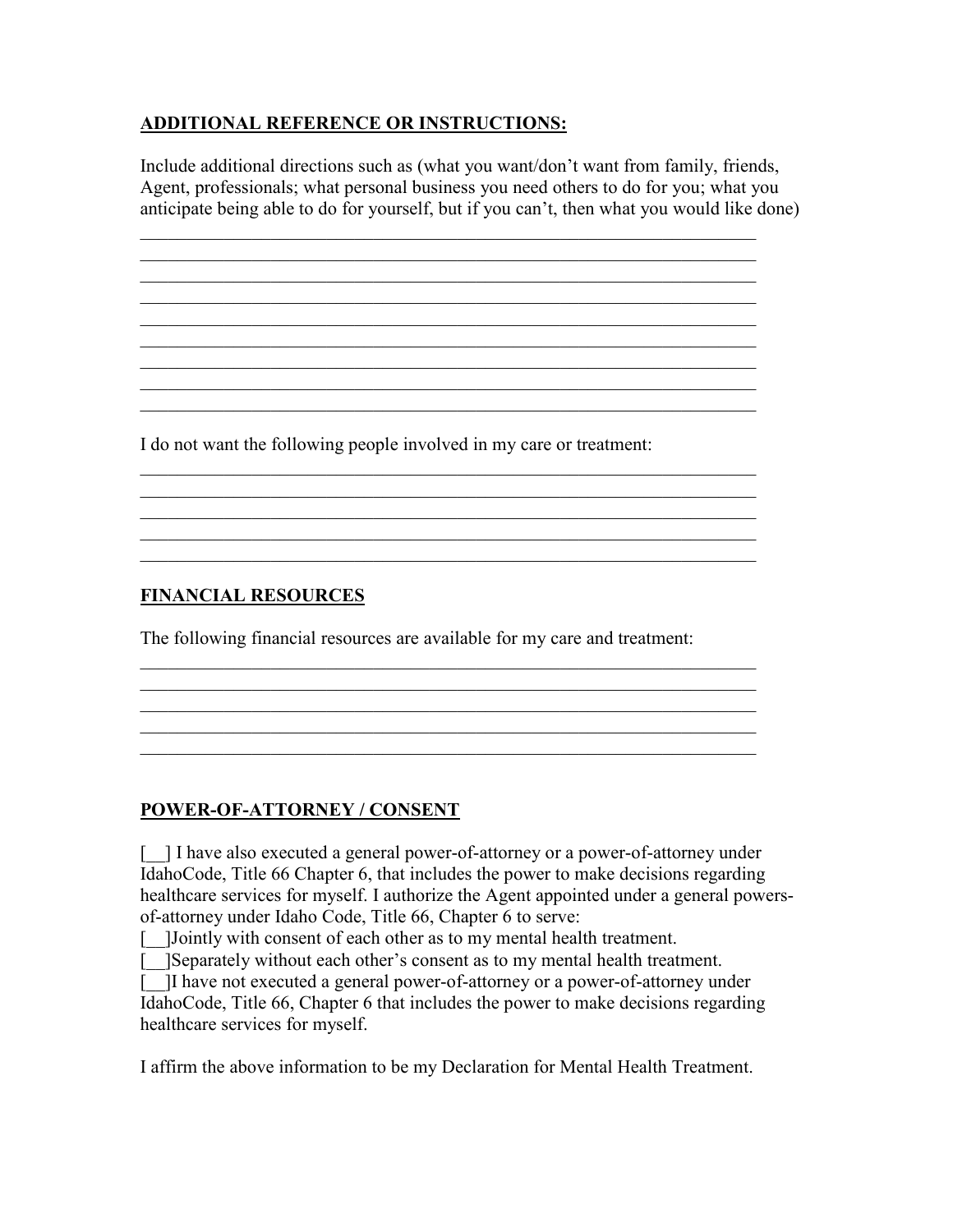Signature (Name of Declarant/Date)

(Address)

\_\_\_\_\_\_\_\_\_\_\_\_\_\_\_\_\_\_\_\_\_\_\_\_\_\_\_\_\_\_\_\_\_\_\_\_\_\_\_\_\_\_\_\_\_\_\_\_\_\_\_\_\_\_\_\_\_\_\_\_\_\_\_\_\_\_\_\_\_\_ (Telephone Number)

## AFFIRMATION OF WITNESSES

We affirm that the principal is personally known to us, that the principal signed or acknowledged the principal's signature on this declaration for Mental Health Treatment in our presence, that the principal appears to be of sound mind and not under duress, fraud, or undue influence, and that neither of us is a person appointed as an Agent by this document, the principal's attending physician or mental health service provider or a relative of the physician or provider; or the owner, operator, or relative of an owner or operator of a facility.

\_\_\_\_\_\_\_\_\_\_\_\_\_\_\_\_\_\_\_\_\_\_\_\_\_\_\_\_\_\_\_\_\_\_\_\_\_\_\_\_\_\_\_\_\_\_\_\_\_\_\_\_\_\_\_\_\_\_\_\_\_\_\_\_\_\_\_\_\_\_

\_\_\_\_\_\_\_\_\_\_\_\_\_\_\_\_\_\_\_\_\_\_\_\_\_\_\_\_\_\_\_\_\_\_\_\_\_\_\_\_\_\_\_\_\_\_\_\_\_\_\_\_\_\_\_\_\_\_\_\_\_\_\_\_\_\_\_\_\_\_

Witnessed By:

| (Signature of witness / Date) |
|-------------------------------|
| (Printed Name of Witness)     |
| (Address)                     |
| (Telephone Number)            |
| Witnessed By:                 |
| (Signature of witness / Date) |
| (Printed Name of Witness)     |
| (Address)                     |

(Telephone Number)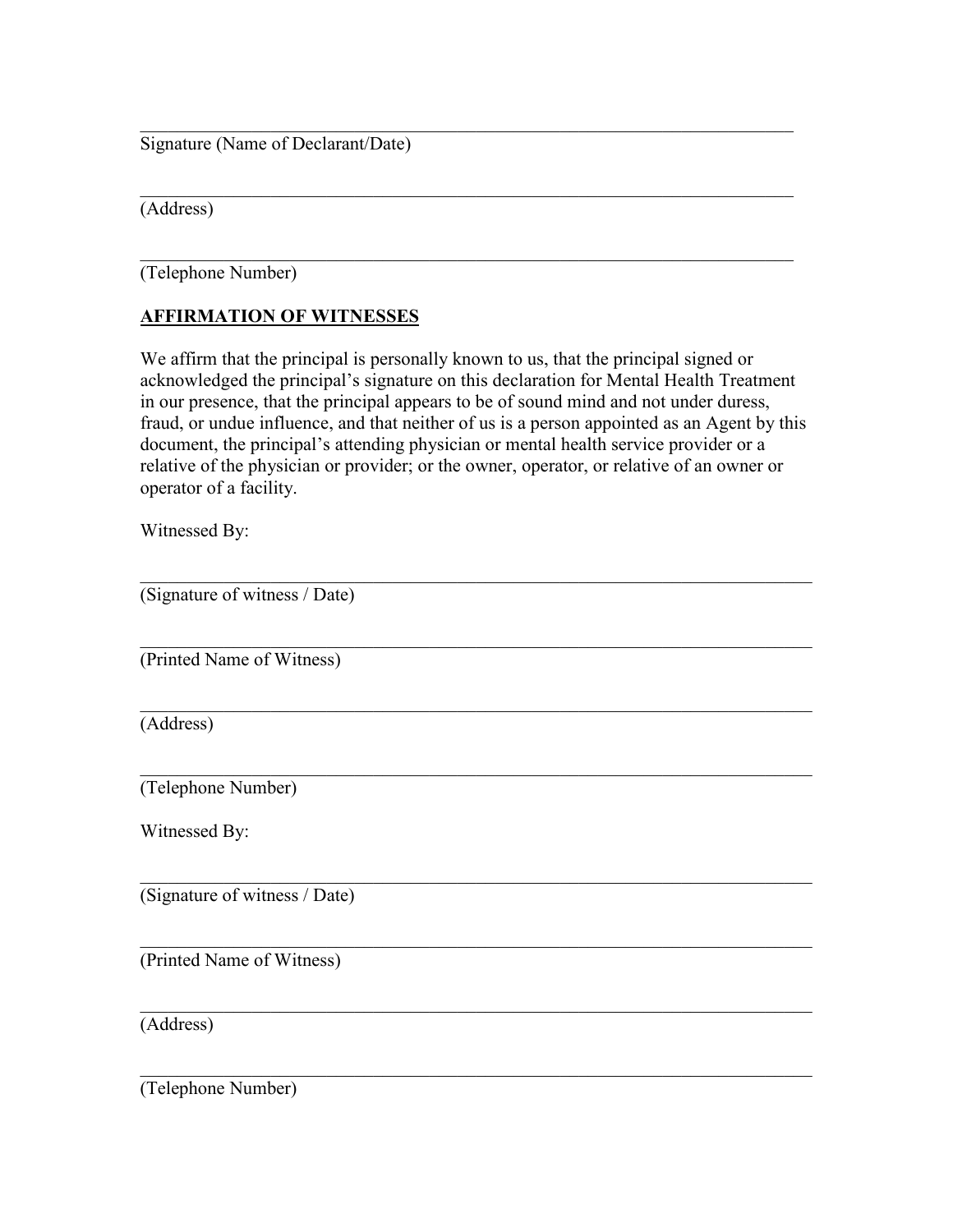## ATTACHMENT A ( Optional )AUTHORIZATION TO RELEASE INFORMATION

 $I$  , and the set of the set of the set of the set of the set of the set of the set of the set of the set of the set of the set of the set of the set of the set of the set of the set of the set of the set of the set of th (Name) (Address) give my full consent to the following individual or agency: Name:\_\_\_\_\_\_\_\_\_\_\_\_\_\_\_\_\_\_\_\_\_\_\_\_\_\_\_\_\_\_\_\_\_\_\_\_\_\_\_\_\_\_\_\_\_\_\_\_\_\_\_\_\_\_\_\_\_\_\_\_\_\_\_\_\_\_

Address:

 $City, State, Zip:$ 

to reciprocally exchange: verbal written electronic information pertinent to my physical and/or mental condition and treatment as described below (example: progress notes,admission,physical,etc.):

 $\_$  $\_$ 

 $\mathcal{L}_\mathcal{L} = \{ \mathcal{L}_\mathcal{L} = \{ \mathcal{L}_\mathcal{L} = \{ \mathcal{L}_\mathcal{L} = \{ \mathcal{L}_\mathcal{L} = \{ \mathcal{L}_\mathcal{L} = \{ \mathcal{L}_\mathcal{L} = \{ \mathcal{L}_\mathcal{L} = \{ \mathcal{L}_\mathcal{L} = \{ \mathcal{L}_\mathcal{L} = \{ \mathcal{L}_\mathcal{L} = \{ \mathcal{L}_\mathcal{L} = \{ \mathcal{L}_\mathcal{L} = \{ \mathcal{L}_\mathcal{L} = \{ \mathcal{L}_\mathcal{$ 

| for the purpose of:   |                    |
|-----------------------|--------------------|
|                       | with the following |
| individual or agency: |                    |
| Name:                 |                    |
| Address:              |                    |
| City, State, Zip:     |                    |

I further understand this release of information is valid only until  $\qquad \qquad$ , or until revoked orally or in writing by me or my Agent. It is also my understanding that this information will be used only for professional reasons and will not be further released, published, or disseminated without my permission. I understand that I may revoke this consent either orally, or in writing at any time.

#### CLIENT/REPRESENTATIVE SIGNATURE:

\_\_\_\_\_\_\_\_\_\_\_\_\_\_\_\_\_\_\_\_\_\_\_\_\_\_\_\_\_\_\_\_"By my signature I hereby authorize the above identified individuals and agencies to release the information specified above, and release them from any responsibility and liability concerning the release of said information."